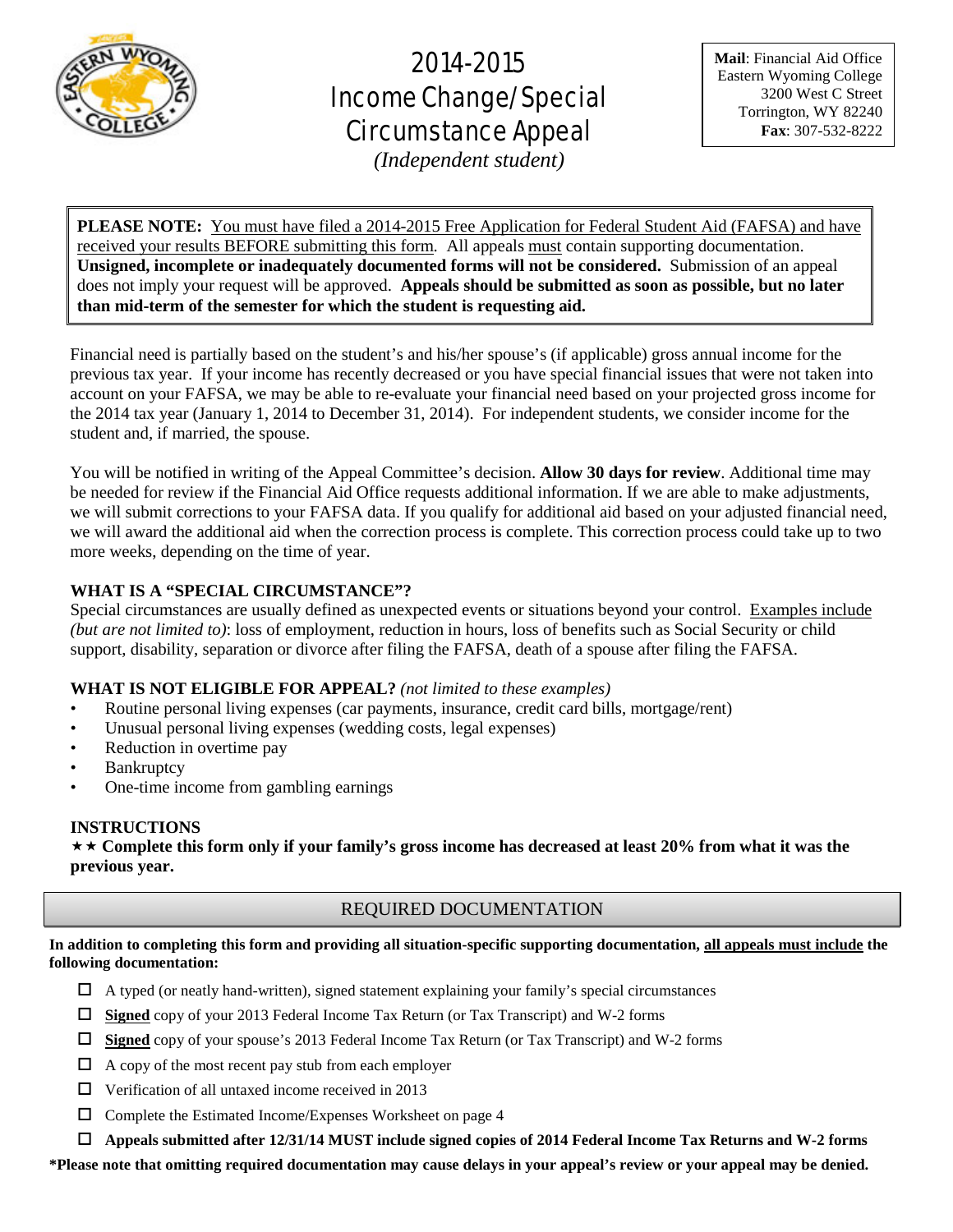# A: STUDENT INFORMATION

| Last Name                          | <b>First Name</b> | M.I. | <b>EWC Student ID Number</b>           |  |
|------------------------------------|-------------------|------|----------------------------------------|--|
| Address (include apartment number) |                   |      | Social Security Number (Last 4 digits) |  |
| City, ST, Zip                      |                   |      | Phone Number (Include area code)       |  |

# B: REASON FOR SUBMITTING APPEAL *(check all that apply)*

#### **A. Unemployment or reduction of hours or wages**

Student or spouse who worked in 2013 is now unemployed or has had work hours and/or wage rate reduced.

#### **Required documentation:**

- o Copy of last pay stub(s) from previous employer(s)
- o Copy of letter from employer on letterhead verifying the release from employment or reduction in hours/wages, the date the change became effective and the duration of the reduction if temporary
- o Notice of eligibility or denial for unemployment benefits
- o Copy of disability benefit statement if applicable

#### **B. Medical or dental expenses**

You or your spouse made **payments** for expenses not covered by insurance. **Medical expenses** *for which you received no insurance or other reimbursement* **must exceed 11% of the family's taxable income** in order to be considered for appeal.

#### **Required documentation:**

- o Submit copies of receipts or billing statements showing amounts for which you received no insurance or other reimbursement, as well as documentation of payment.
- o Total medical expenses for which you received no insurance or other reimbursement(s): \$\_

#### **C. Retirement**

Student or spouse who worked in 2013 has retired.

#### **Required documentation:**

- o Copy of last pay stub(s) from previous employer(s)
- o Copy of retirement benefit statement
- o Letter from previous employer on letterhead stating last date of employment

#### **D. Death of spouse**

Spouse passed away after the FAFSA was filed.

#### **Required documentation:**

o Copy of death certificate, obituary, or funeral program

#### **E. Separation or divorce**

Student was married when the FAFSA was filed, but has now separated or divorced.

#### **Required documentation:**

o Court documentation verifying legal separation or divorce, or letter from attorney documenting that legal proceedings have begun

#### **F. Reduction or loss of support or benefits**

Student or spouse received support or benefits in 2013 that have been terminated or reduced. Support or benefits may include: worker's compensation, unemployment benefits, child support, Social Security benefits, pensions, etc.

#### **Required documentation:**

- o Last check stub or printout of benefit received<br>
o Letter from agency on letterhead verifying the
- Letter from agency on letterhead verifying the date and amount of benefit lost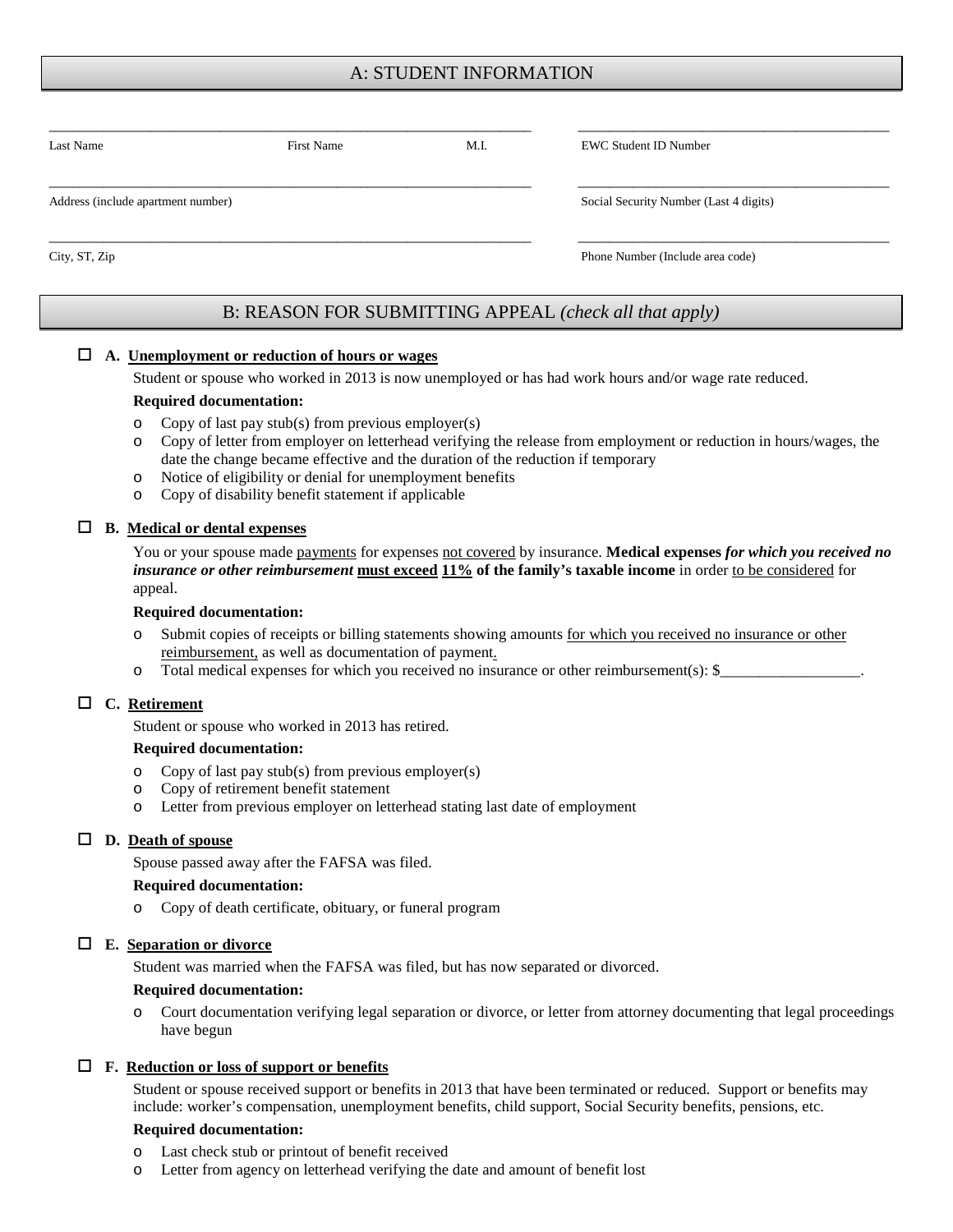## **G. One-time income**

Student or spouse received non-recurring income in 2013 from a pension, IRA, annuity, inheritance, settlement, etc.

## **Required documentation:**

- o Copy of form 1099 or other statement from paying agency showing the one-time income
- o Explain why the one-time income is not available for education expenses; include documentation.

### **H. Dislocated Worker/Displaced Homemaker**

Student/spouse is a Dislocated Worker if he/she is receiving unemployment benefits due to being laid off or losing a job and is unlikely to return to a previous occupation or was self-employed but is now unemployed due to economic conditions or natural disaster. A Displaced Homemaker is generally a person who previously provided unpaid services to the family (e.g. stay-at-home parent), is no longer supported by the spouse, is unemployed or underemployed, and is having trouble finding or upgrading employment.

#### **Required documentation:**

- o Copy of letter from employer on letterhead verifying the release from employment or reduction in hours/wages, the date the change became effective and the duration of the reduction if temporary
- o Notice of eligibility or denial for unemployment benefits

## **I. Other**

You or your spouse has other unusual circumstances not listed above.

## **Required documentation:**

- o Explain the circumstances in detail, including the impact on your ability to pay for your educational expenses
- o Attach supporting documentation of the circumstances

# C: EXPLANATION OF SPECIAL CIRCUMSTANCES

Whose income decreased (check all that apply)?

□ Student □ Student's spouse

What date did the change in circumstance occur? \_\_\_\_\_\_/\_\_\_\_\_\_/\_\_\_\_\_\_

**\*Explain below (or attach a typed, signed personal statement explaining), in as much detail as possible, why you are requesting a change in income. Please list dates that the changes occurred and how it impacted your income. You must provide appropriate documentation. Be as detailed as possible about the change in your circumstances.** 

**\_\_\_\_\_\_\_\_\_\_\_\_\_\_\_\_\_\_\_\_\_\_\_\_\_\_\_\_\_\_\_\_\_\_\_\_\_\_\_\_\_\_\_\_\_\_\_\_\_\_\_\_\_\_\_\_\_\_\_\_\_\_\_\_\_\_\_\_\_\_\_\_\_\_\_\_\_\_\_\_\_\_\_\_\_\_\_\_\_\_\_\_\_\_\_\_\_\_\_\_\_\_\_\_\_\_\_**

\_\_\_\_\_\_\_\_\_\_\_\_\_\_\_\_\_\_\_\_\_\_\_\_\_\_\_\_\_\_\_\_\_\_\_\_\_\_\_\_\_\_\_\_\_\_\_\_\_\_\_\_\_\_\_\_\_\_\_\_\_\_\_\_\_\_\_\_\_\_\_\_\_\_\_\_\_\_\_\_\_\_\_\_\_\_\_\_\_\_\_\_\_\_\_\_\_\_\_\_\_\_\_\_\_\_\_

\_\_\_\_\_\_\_\_\_\_\_\_\_\_\_\_\_\_\_\_\_\_\_\_\_\_\_\_\_\_\_\_\_\_\_\_\_\_\_\_\_\_\_\_\_\_\_\_\_\_\_\_\_\_\_\_\_\_\_\_\_\_\_\_\_\_\_\_\_\_\_\_\_\_\_\_\_\_\_\_\_\_\_\_\_\_\_\_\_\_\_\_\_\_\_\_\_\_

**\_\_\_\_\_\_\_\_\_\_\_\_\_\_\_\_\_\_\_\_\_\_\_\_\_\_\_\_\_\_\_\_\_\_\_\_\_\_\_\_\_\_\_\_\_\_\_\_\_\_\_\_\_\_\_\_\_\_\_\_\_\_\_\_\_\_\_\_\_\_\_\_\_\_\_\_\_\_\_\_\_\_\_\_\_\_\_\_\_\_\_\_\_\_\_\_\_\_\_\_\_\_\_\_\_\_\_**

\_\_\_\_\_\_\_\_\_\_\_\_\_\_\_\_\_\_\_\_\_\_\_\_\_\_\_\_\_\_\_\_\_\_\_\_\_\_\_\_\_\_\_\_\_\_\_\_\_\_\_\_\_\_\_\_\_\_\_\_\_\_\_\_\_\_\_\_\_\_\_\_\_\_\_\_\_\_\_\_\_\_\_\_\_\_\_\_\_\_\_\_\_\_\_\_\_\_\_\_\_\_\_\_\_\_\_

\_\_\_\_\_\_\_\_\_\_\_\_\_\_\_\_\_\_\_\_\_\_\_\_\_\_\_\_\_\_\_\_\_\_\_\_\_\_\_\_\_\_\_\_\_\_\_\_\_\_\_\_\_\_\_\_\_\_\_\_\_\_\_\_\_\_\_\_\_\_\_\_\_\_\_\_\_\_\_\_\_\_\_\_\_\_\_\_\_\_\_\_\_\_\_\_\_\_

**\_\_\_\_\_\_\_\_\_\_\_\_\_\_\_\_\_\_\_\_\_\_\_\_\_\_\_\_\_\_\_\_\_\_\_\_\_\_\_\_\_\_\_\_\_\_\_\_\_\_\_\_\_\_\_\_\_\_\_\_\_\_\_\_\_\_\_\_\_\_\_\_\_\_\_\_\_\_\_\_\_\_\_\_\_\_\_\_\_\_\_\_\_\_\_\_\_\_\_\_\_\_\_\_\_\_\_**

\_\_\_\_\_\_\_\_\_\_\_\_\_\_\_\_\_\_\_\_\_\_\_\_\_\_\_\_\_\_\_\_\_\_\_\_\_\_\_\_\_\_\_\_\_\_\_\_\_\_\_\_\_\_\_\_\_\_\_\_\_\_\_\_\_\_\_\_\_\_\_\_\_\_\_\_\_\_\_\_\_\_\_\_\_\_\_\_\_\_\_\_\_\_\_\_\_\_\_\_\_\_\_\_\_\_\_

\_\_\_\_\_\_\_\_\_\_\_\_\_\_\_\_\_\_\_\_\_\_\_\_\_\_\_\_\_\_\_\_\_\_\_\_\_\_\_\_\_\_\_\_\_\_\_\_\_\_\_\_\_\_\_\_\_\_\_\_\_\_\_\_\_\_\_\_\_\_\_\_\_\_\_\_\_\_\_\_\_\_\_\_\_\_\_\_\_\_\_\_\_\_\_\_\_\_

\_\_\_\_\_\_\_\_\_\_\_\_\_\_\_\_\_\_\_\_\_\_\_\_\_\_\_\_\_\_\_\_\_\_\_\_\_\_\_\_\_\_\_\_\_\_\_\_\_\_\_\_\_\_\_\_\_\_\_\_\_\_\_\_\_\_\_\_\_\_\_\_\_\_\_\_\_\_\_\_\_\_\_\_\_\_\_\_\_\_\_\_\_\_\_\_\_\_\_\_\_\_\_\_\_\_\_

\_\_\_\_\_\_\_\_\_\_\_\_\_\_\_\_\_\_\_\_\_\_\_\_\_\_\_\_\_\_\_\_\_\_\_\_\_\_\_\_\_\_\_\_\_\_\_\_\_\_\_\_\_\_\_\_\_\_\_\_\_\_\_\_\_\_\_\_\_\_\_\_\_\_\_\_\_\_\_\_\_\_\_\_\_\_\_\_\_\_\_\_\_\_\_\_\_\_\_\_\_\_\_\_\_\_\_

\_\_\_\_\_\_\_\_\_\_\_\_\_\_\_\_\_\_\_\_\_\_\_\_\_\_\_\_\_\_\_\_\_\_\_\_\_\_\_\_\_\_\_\_\_\_\_\_\_\_\_\_\_\_\_\_\_\_\_\_\_\_\_\_\_\_\_\_\_\_\_\_\_\_\_\_\_\_\_\_\_\_\_\_\_\_\_\_\_\_\_\_\_\_\_\_\_\_